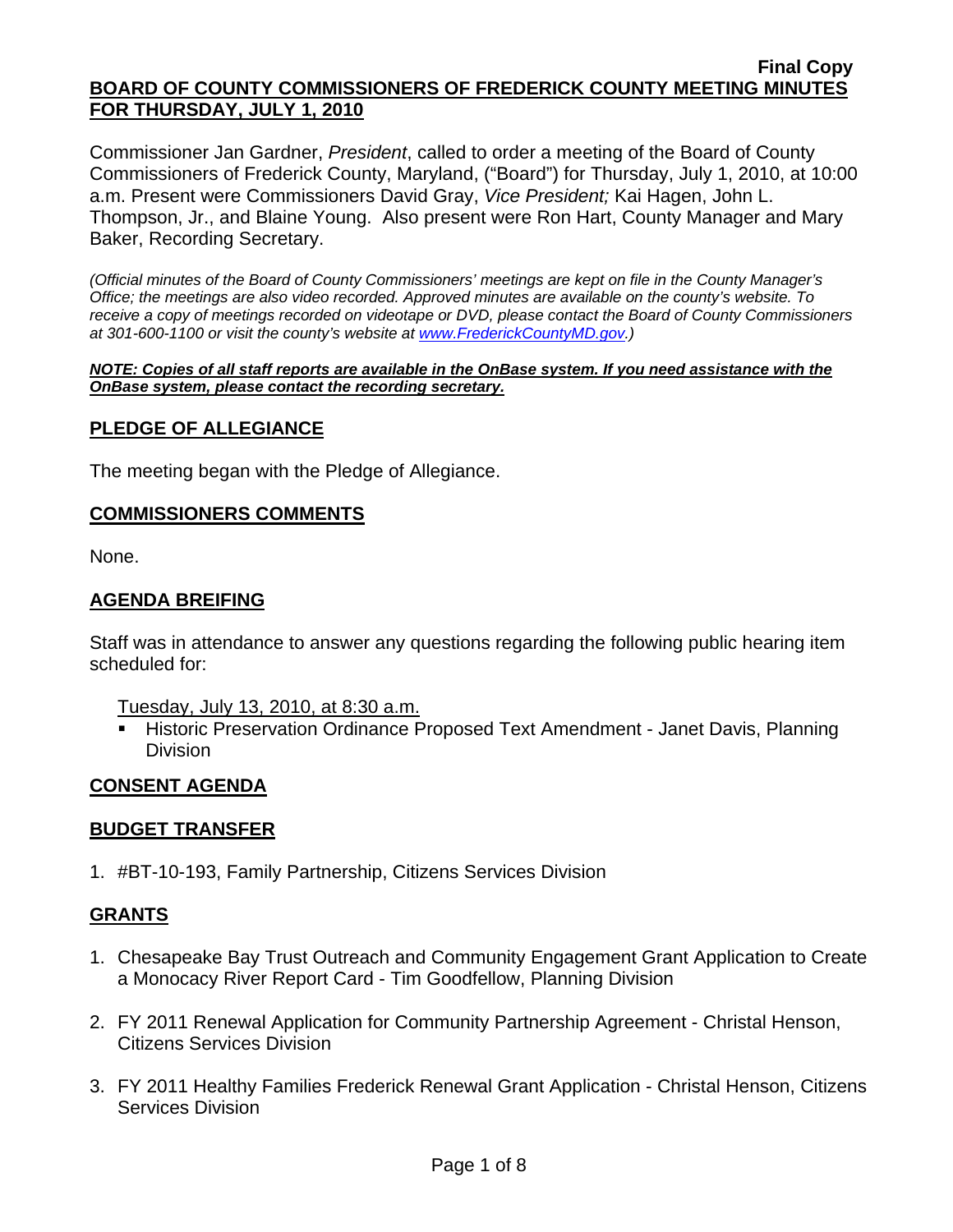Commissioner Gray moved approval of the consent agenda as presented. Commissioner Hagen seconded the motion that passed 5-0.

### **WORKSESSION**

## **Pawn Shops and Additional Miscellaneous Zoning Text Amendments – Mark Depo and Larry Smith, Planning Division**

Mr. Depo presented the proposed amendments for the equine activities and boarding stable.

Public comment was taken from:

- Thomas Smith, Good Friday Farms
- Dale Clabaugh
- **-** Darlene Atkins
- **Elizabeth Winters, Paradise Stables**

The Board directed staff to look at key components and work with people in the equine industry/established boarding stable owners and come back before the Board with recommendations.

Mr. Depo presented the proposed amendments for the pawn shops.

The Board approved staff's recommendations and requested a language change to the definition to include *"or paid money for the item."* 

### **ADMINISTRATIVE BUSINESS**

### **Approval of Board of County Commissioners' Meeting Minutes**

(Commissioner Gardner left the meeting.)

The following minutes were unanimously approved by the Board:

- $\blacklozenge$  Tuesday, May 11, 2010
- ♦ Tuesday, May 11, 2010 Closed Session
- $\bullet$  Thursday, May 13, 2010
- ♦ Thursday, May 13, 2010 Closed Session
- ♦ Thursday, May 13, 2010 Afternoon
- $\blacklozenge$  Tuesday, May 18, 2010
- ♦ Tuesday, May 18, 2010 Closed Session
- $\blacklozenge$  Tuesday, May 18, 2010 Evening
- ♦ Wednesday, May 19, 2010 Afternoon
- $\bullet$  Thursday, May 20, 2010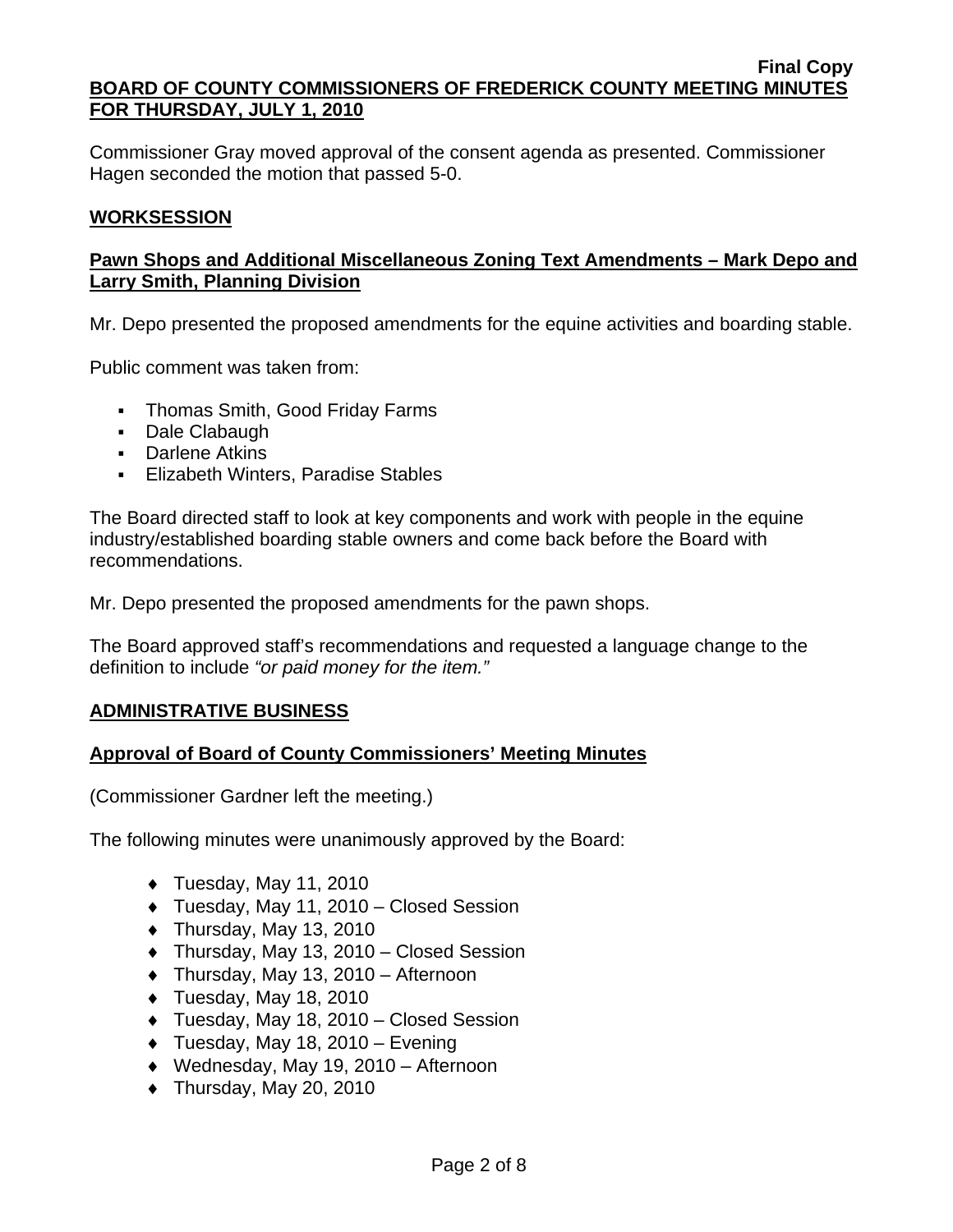- ♦ Thursday, May 20, 2010 Closed Session
- ♦ Thursday, May 20, 2010 Afternoon

## **Bid Award – Purchasing Memo #10-247, County Radio System P25 Digital Upgrade to Motorola - Hal Good, Finance Division**

(Commissioner Gardner re-entered the meeting.)

Mr. Good and Jack Markey, Emergency Management Division, presented the proposed purchasing memo.

Mr. Jim Errands, Motorola Sales Agent, also presented information about the product.

Commissioner Gray moved approval of Purchasing Memo #10-247 as presented. Commissioner Young seconded the motion that passed 5-0.

## **FY 2010 Victims of Crime Assistance (VOCA) Grant Application and Transfer of General Fund Monies and Budget Transfer - Joy Rowe, Citizens Services Division**

Margaret Nusbaum and Ms. Rowe, Citizens Services Division, presented the grant application.

Commissioner Young moved to apply for the grant, for Ms. Nusbaum and staff to locate the requested \$8,362.00 in county funding and to approve the budget transfer as requested upon award of the grant. Commissioner Gray seconded the motion that passed 4-1 with Commissioner Thompson opposed.

# **Allegheny Power Electric Service Agreements: Citizens Care and Rehabilitation Center and Montevue Home - Sue Barthol, Public Works Division**

Ms. Barthol and Dave Ennis, Public Works Division, presented the proposed agreements.

Commissioner Gray moved approval of the service agreements as presented. Commissioner Hagen seconded the motion that passed 5-0.

### **American Recovery and Reinvestment Act Local Highway Allocation - Amendment I to an Executed Memorandum of Understanding - Robert Shen, Public Works Division**

Mr. Shen presented the proposed memorandum of understanding (MOU).

Commissioner Hagen moved approval of the MOU as presented. Commissioner Gray seconded the motion that passed 4-1 with Commissioner Thompson opposed.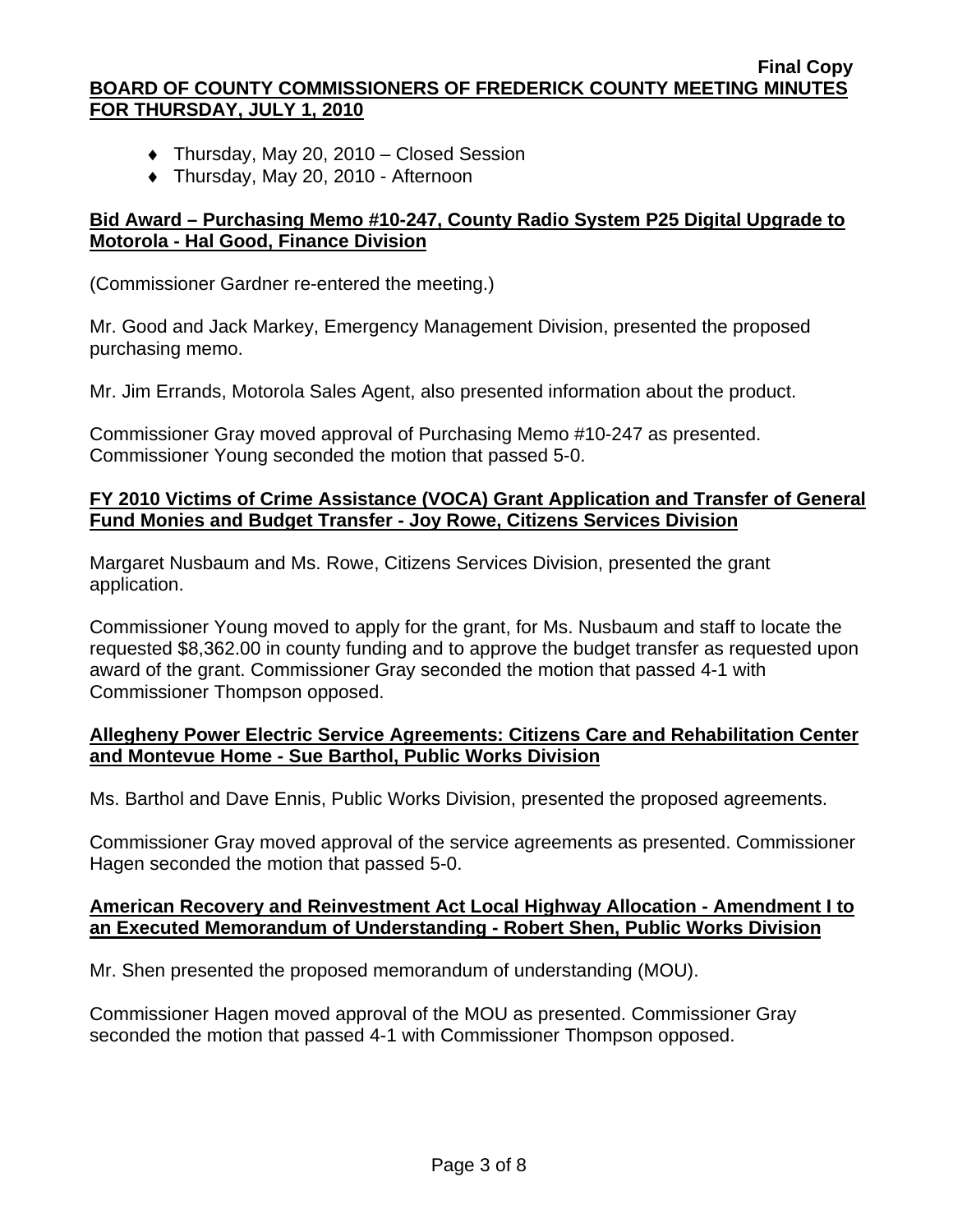# **Firefighter Medical Physicals - Tom Owens and Steve Leatherman, Fire and Rescue Services Division**

(Commissioner Gray left the meeting.)

Mr. Owens and Mr. Leatherman presented information regarding the physicals.

Commissioner Hagen moved approval of staff's recommendation as presented. Commissioner Young seconded the motion that passed 4-0 with Commissioner Gray absent.

## **Further Discussion of Forest Resource Ordinance Fee-in-Lieu Expenditures in the Linganore Watershed - Mike Wilkins, Permitting and Development Review Division**

(Commissioner Gray re-entered the meeting.)

Mr. Wilkins presented information regarding fee-in-lieu expenditures.

The Board requested he bring back a ranking system for their review.

There was consensus to direct staff to develop the legal documents necessary for the purchase and execution of forest resource ordinance (FRO) easements on private property in the Linganore Watershed and obtain Board approval of the documents.

There was consensus to direct staff to initiate the owner notification phase as outlined in the April 1, 2010, staff report following ranking system outline approval.

There was consensus to direct staff to work with the Catoctin Land Trust and include them as a third party signatory on the easement agreements.

There was approval of option "C" for weed control as outlined in the staff report.

There was consensus for purchasing perpetual easements only.

Commissioner Thompson moved approval of a flat rate of \$10,000 per acre for new properties. Commissioner Gray seconded the motion that passed 5-0.

There was consensus for a flat rate of \$4,000 for existing properties.

### **McKinney Industrial Park Waste to Energy Property Site Lease - Mike Marschner, Utilities and Solid Waste Management Division**

Mr. Marschner presented the proposed site lease.

Commissioner Gray moved approval of the lease as presented.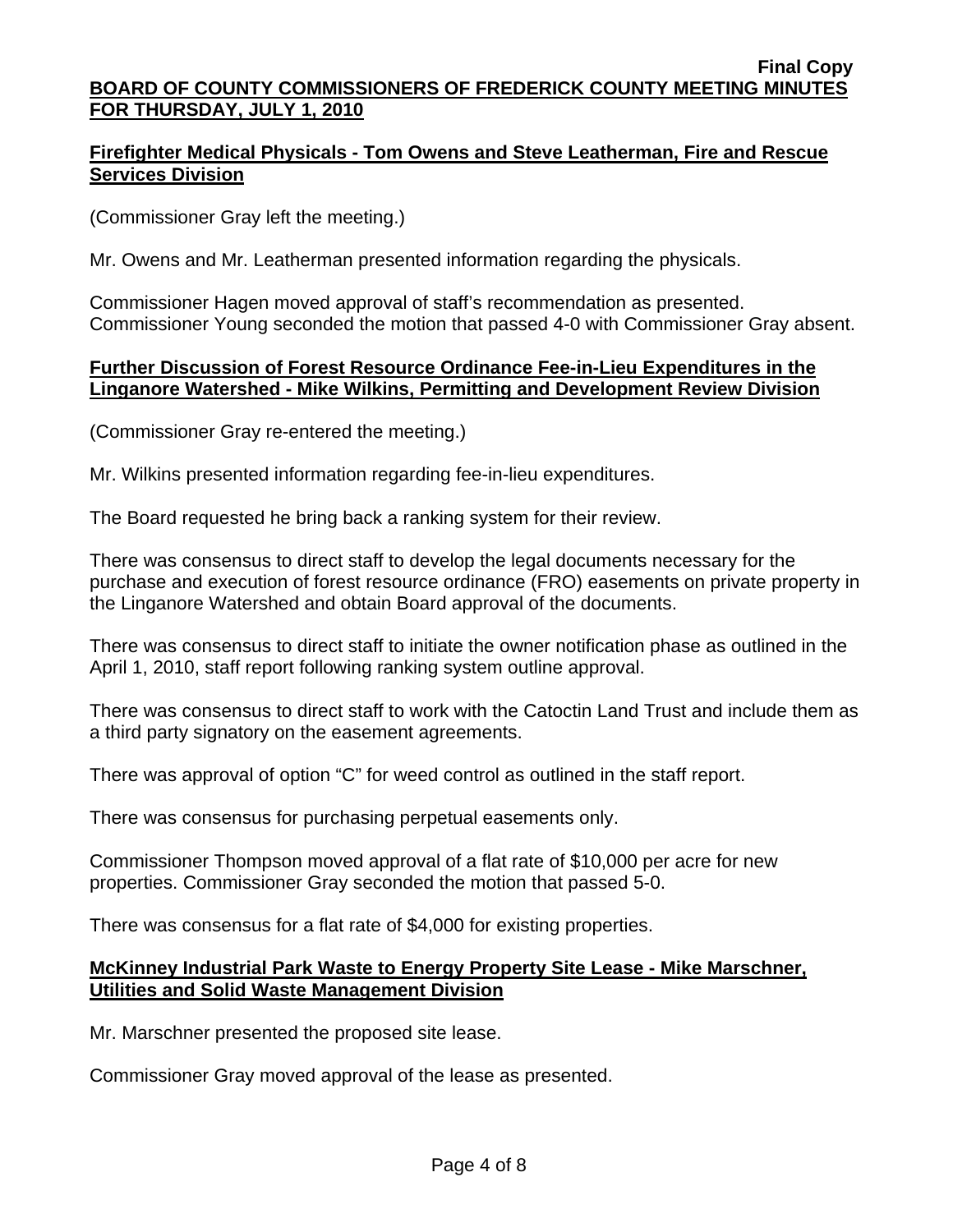Commissioner Thompson offered an amendment to ratify and confirm all previous actions by the Board that selected this site for the waste to energy facility. The motion did not receive a second.

The main motion passed 3-2 with Commissioners Hagen and Young opposed.

Commissioner Young moved to direct Mr. Marschner to obtain an independent sole source financial review allowing up to \$50,000, with Municipal and Financial Services Group. Commissioner Gray seconded the motion that passed 3-2 with Commissioners Hagen and Thompson opposed.

The Board also recommended a worksession be scheduled to obtain input from the public regarding what questions they would like answered from the financial review.

### **WORKSESSION**

### **Appointments/Reappointments to the Workforce Development Board - Joyce Grossnickle, Office of the County Manager**

This item was deferred to Thursday, July 15, 2010.

#### **COMMISSIONERS COMMENTS**

Commissioner Gardner noted she would not be seeking re-election for county commissioner or running for any other elected office during this year's upcoming election.

#### **PUBLIC COMMENTS**

- **Bob White**
- Caroline Eader

### **QUESTIONS - PRESS**

None.

### **CLOSED SESSION**

Maryland Annotated Code State Government Article § 10-508(a)(3) To consider the acquisition of real property for a public purpose and matters directly related thereto.

This item was deferred to Tuesday, July 13, 2010.

Commissioner Gray moved to proceed into closed session in accordance with Maryland Annotated Code State Government Article § 10-508(a)(1) To discuss: (i) The appointment, employment, assignment, promotion, discipline, demotion, compensation, removal,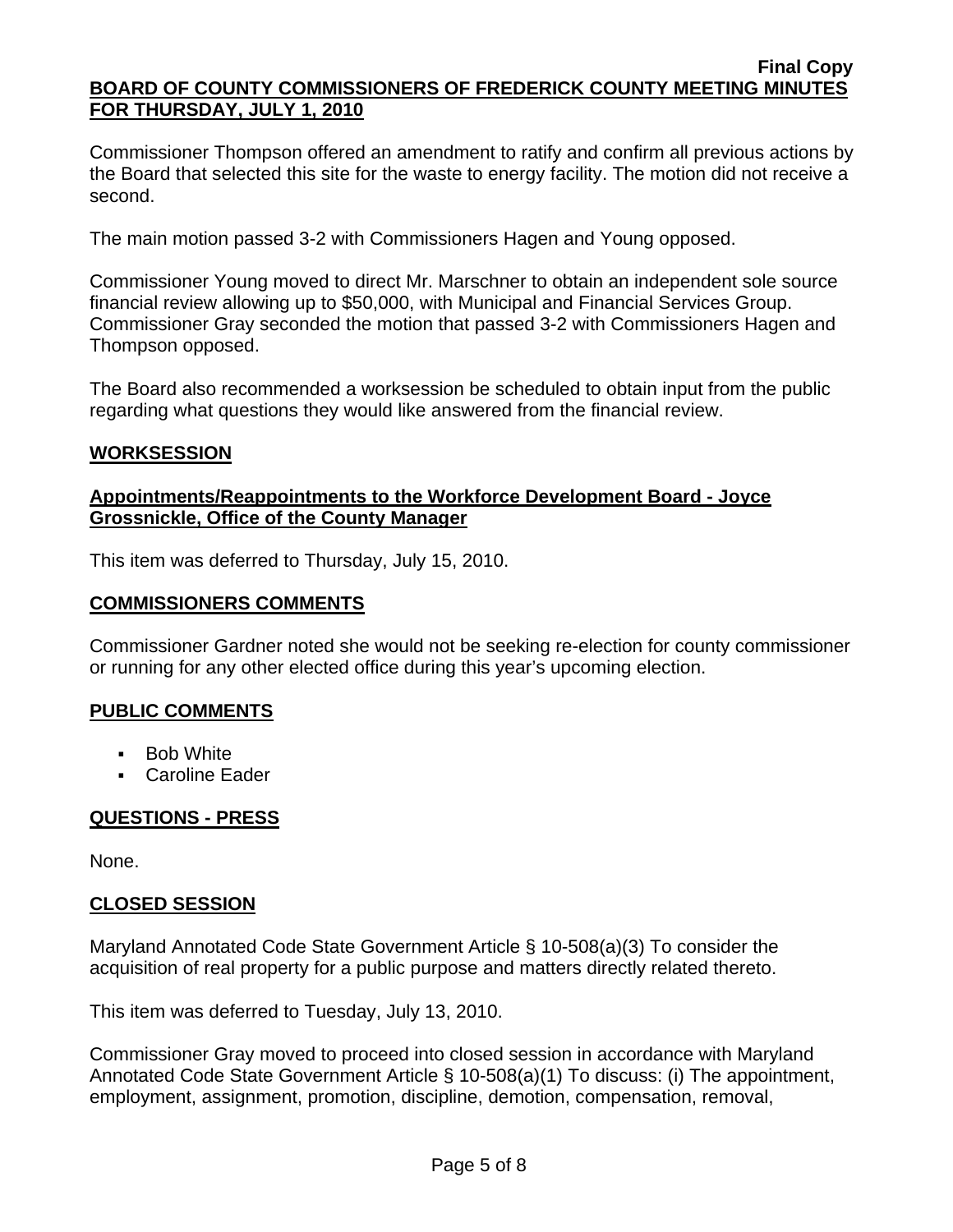resignation, or performance evaluation of appointees, employees, or officials over whom it has jurisdiction; or (ii) Any other personnel matter that affects one or more specific individuals. Commissioner Young seconded the motion that passed 5-0.

# **ADJOURN**

The meeting adjourned at 2:40 p.m.

Mary E. Baker Recording Secretary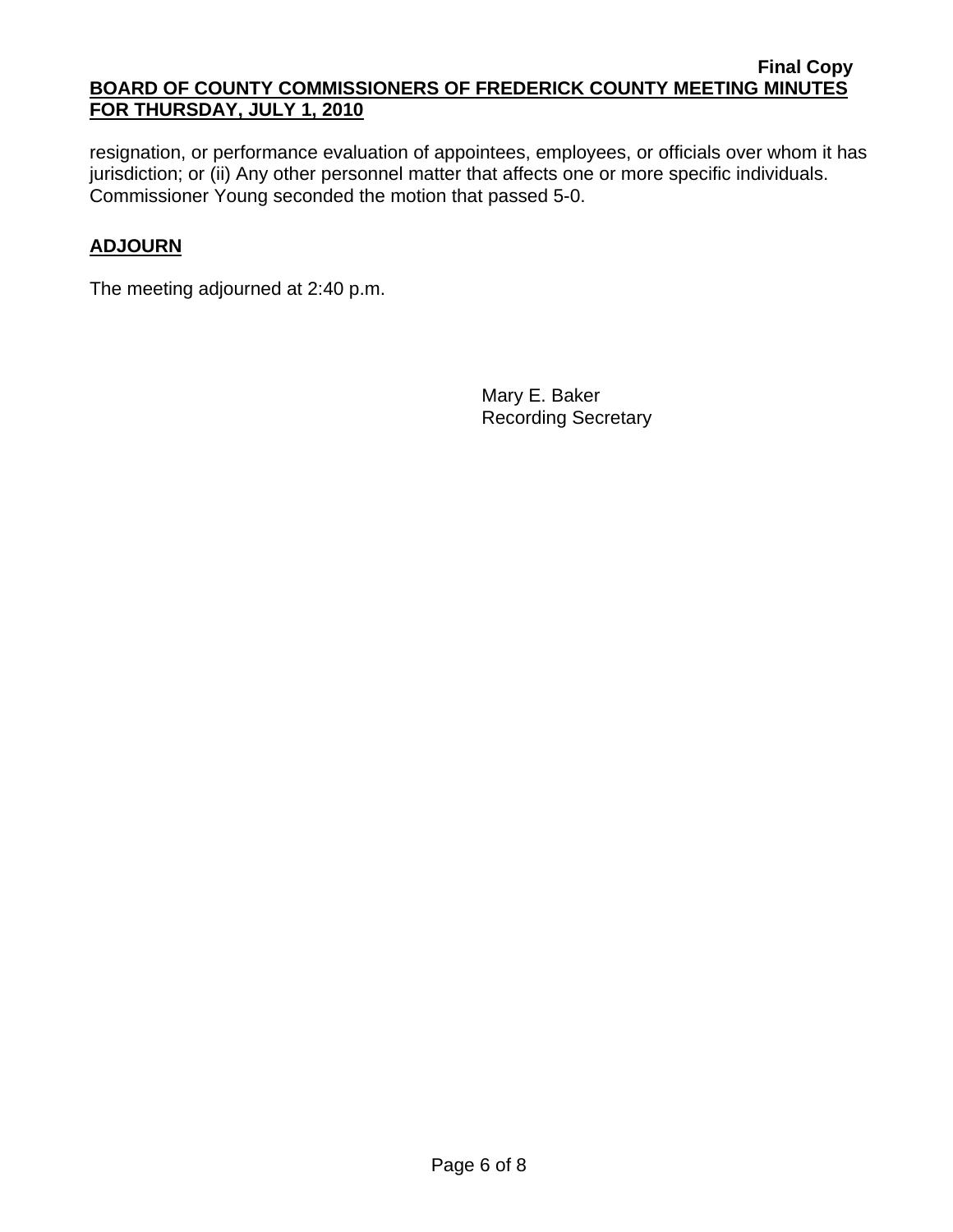# **FORM OF STATEMENT FOR CLOSING THE MEETING OF THURSDAY, JULY 1, 2010**

# **STATUTORY AUTHORITY TO CLOSE SESSION**

### **State Government Article §10-508(a):**

(1)To discuss: (i) The appointment, employment, assignment, promotion, discipline, demotion, compensation, removal, resignation, or performance evaluation of appointees, employees, or officials over whom it has jurisdiction; or (ii) Any other personnel matter that affects one or more specific individuals.

### **Motion:**

Commissioner Gray moved to proceed into closed session in accordance with Maryland Annotated Code State Government Article § 10-508(a)(1)To discuss: (i) The appointment, employment, assignment, promotion, discipline, demotion, compensation, removal, resignation, or performance evaluation of appointees, employees, or officials over whom it has jurisdiction; or (ii) Any other personnel matter that affects one or more specific individuals. Commissioner Young seconded the motion that passed 5-0.

### **Time and Location:**

2:50 p.m. – Third Floor Meeting Room, Winchester Hall

### **Topic to be Discussed:**

To discuss the hiring of a division director.

 $\overline{a}$ 

Mary Baker Recording Secretary